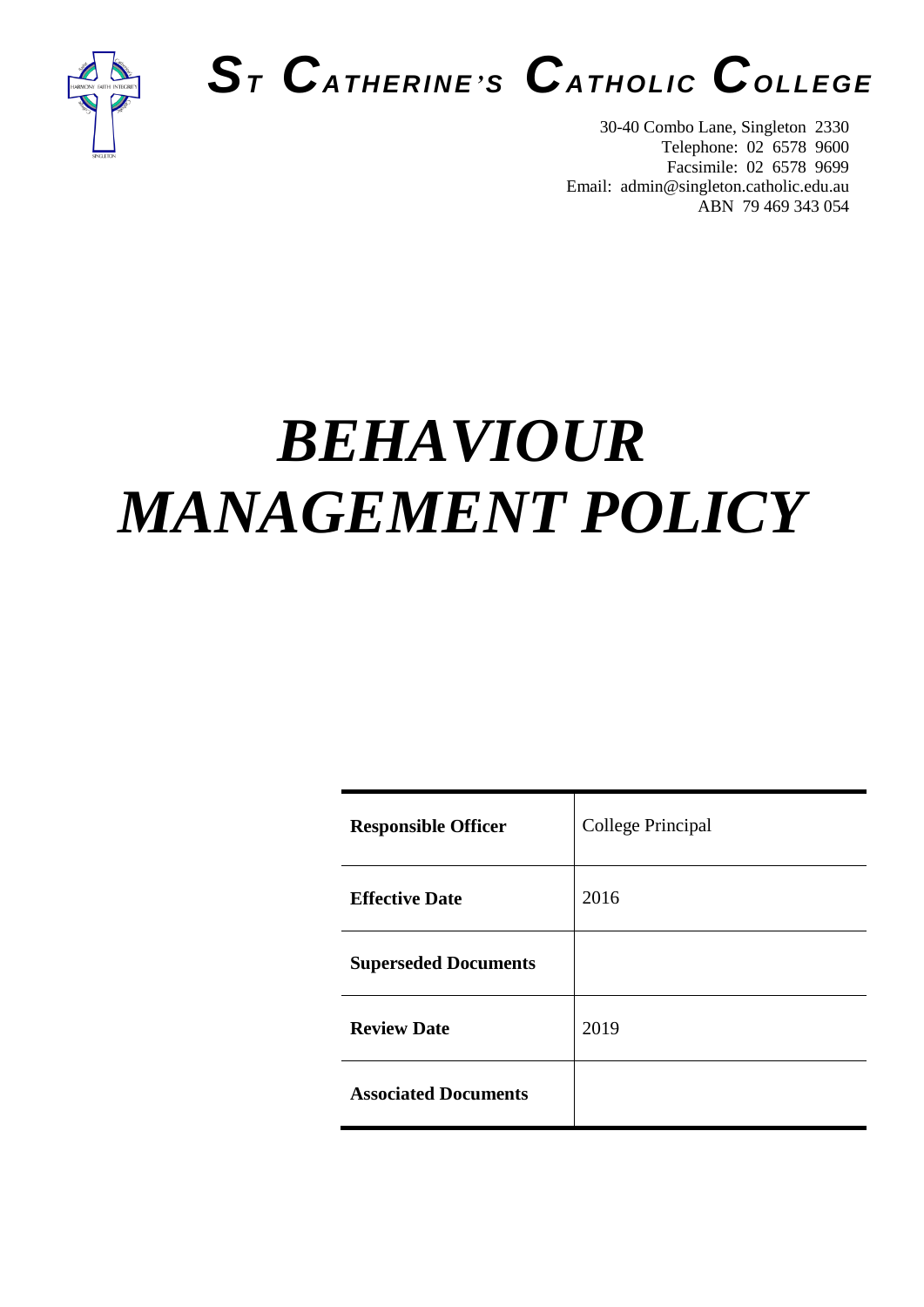## **BEHAVIOUR MANAGEMENT POLICY**

## **RATIONALE:**

**AIMS:**

### **IMPLEMENTATION:**

### **EVALUATION:**

## **BEHAVIOUR MANAGEMENT**

## **a) RATIONALE**

The aim of the College Behaviour Management Policy is to guide the development of the students' skills and attitudes towards the attainment of good standards of self-discipline so each student is confident, resilient, and aware of their responsibilities as part of the Christian and wider community. Emphasis is given to elements of the Quality Learning Environment component of the Quality Teaching approach to curriculum.

A Restorative Justice approach is used to encourage students to seek and receive forgiveness in order to restore relationships.

#### **Needs of Students**

If our aim is to develop students who value faith, relationships, community and learning, our responsibility as teachers is to have an understanding of the needs of our students.

The basic needs of students include:

#### Understanding

The teacher must show understanding in matters of discipline, such as extenuating circumstances, such as home background, previous events, or health of the student, which may affect the behaviour of the student in given circumstances.

Consistency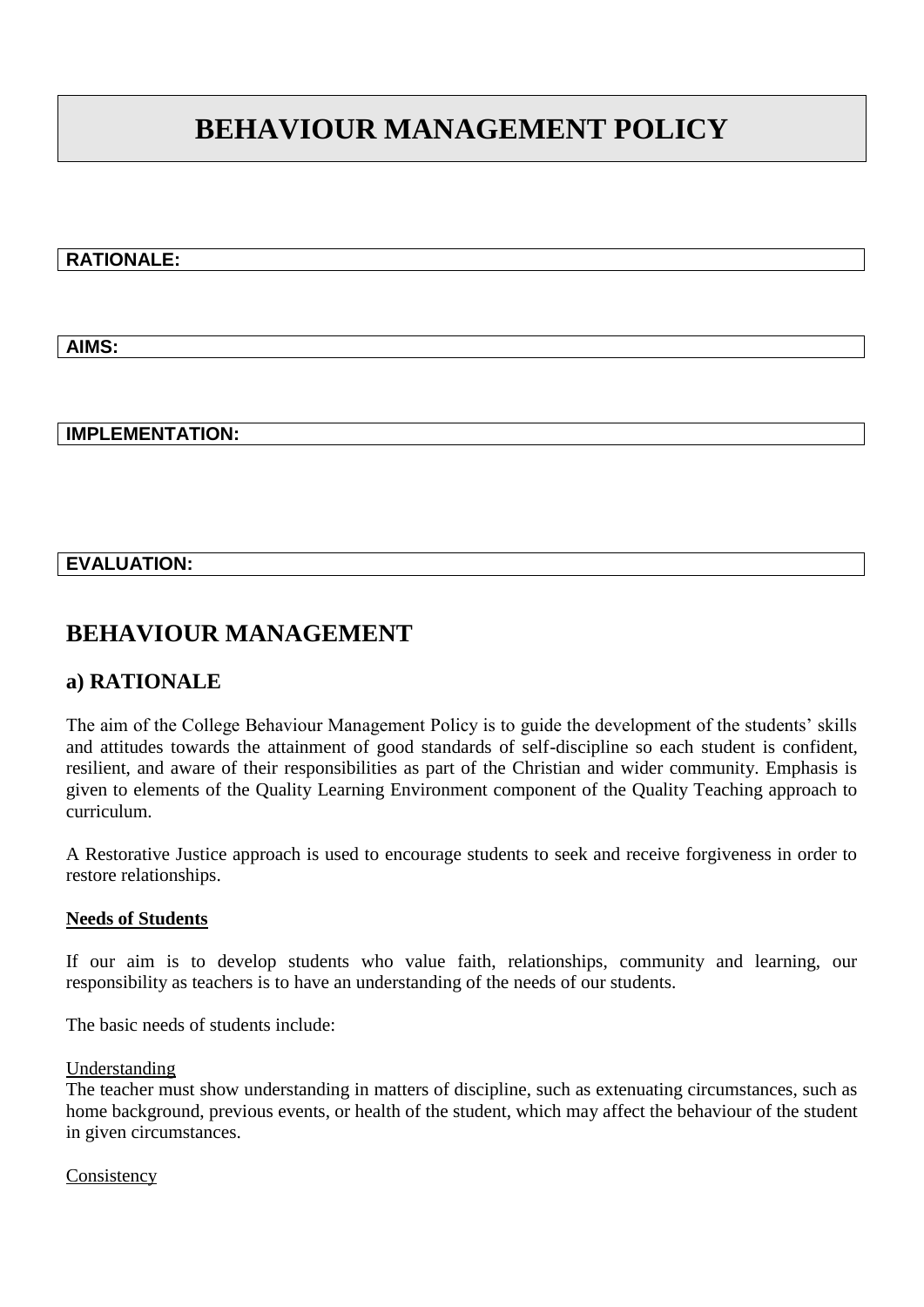So that students develop an awareness of the required standard of behaviour, teachers need to ensure consistency. Teachers must create an understanding of acceptable social behaviours and the purpose of rules.

#### Responsibility

A teacher has a great responsibility to maintain a standard of behaviour of the students in their care. They must develop the organisational skills of students so that College activities may proceed with minimal disruption and so develop the students' own sense of responsibility.

#### Sense of Worth

Teachers need to increase the level of self-esteem, class and College spirit, so that students will behave well, because they believe that they are individually worthwhile, and because they are members of a worthwhile community. As worthwhile members of the community, we expect that their behaviour will be aimed at gaining approval of those around them: parents, teachers and peers.

#### Consideration

Teachers must be prepared to give consideration to the students and listen to them. In this way, students will feel that they are important, worthwhile people who can approach teachers when the need arises.

#### Moral Autonomy

To be self-disciplined, students need to develop a sense of moral autonomy; that is, they are able to decide and choose what to do in a given situation – whether it be right or wrong according to their sense of moral behaviour.

#### Self Discipline

There are many situations in students' daily lives which demand a choice in behaviour. Students need to be made aware that they are faced with a choice, and that they can chose to do the right thing or the wrong thing. They must also realise that they must accept responsibility for the consequences of their decisions for themselves and others.

## **b) INDIVIDUAL STAFF CLASSROOM MANAGEMENT PLANS**

All staff are encouraged to develop their own Behaviour Management plan, in keeping with Diocesan and College policies. These plans take into consideration all students in their classes, especially those with special needs, and involve strategies teachers will use to manage student behaviour. Staff are encouraged to individualise these plans to suit student needs.

## **c) IDENTIFYING LOW, MEDIUM AND HIGH LEVELS OF INAPPROPRIATE BEHAVIOUR, AND CONSEQUENCES**

Behaviours that compromise students becoming people who value community and learning, and relationships reflecting an understanding of Gospel values, may be of varying degrees of seriousness, depending upon their impact on others.

#### Low Level Inappropriate Behaviours

Clearly low level inappropriate behaviours should attract less severe consequences than high level behaviours. Equally clearly, if such behaviours recur, they may be deemed to no longer be low level inappropriate behaviours.

Examples of low level inappropriate behaviours:

- eating in classrooms
- talking out of turn
- speaking disrespectfully to others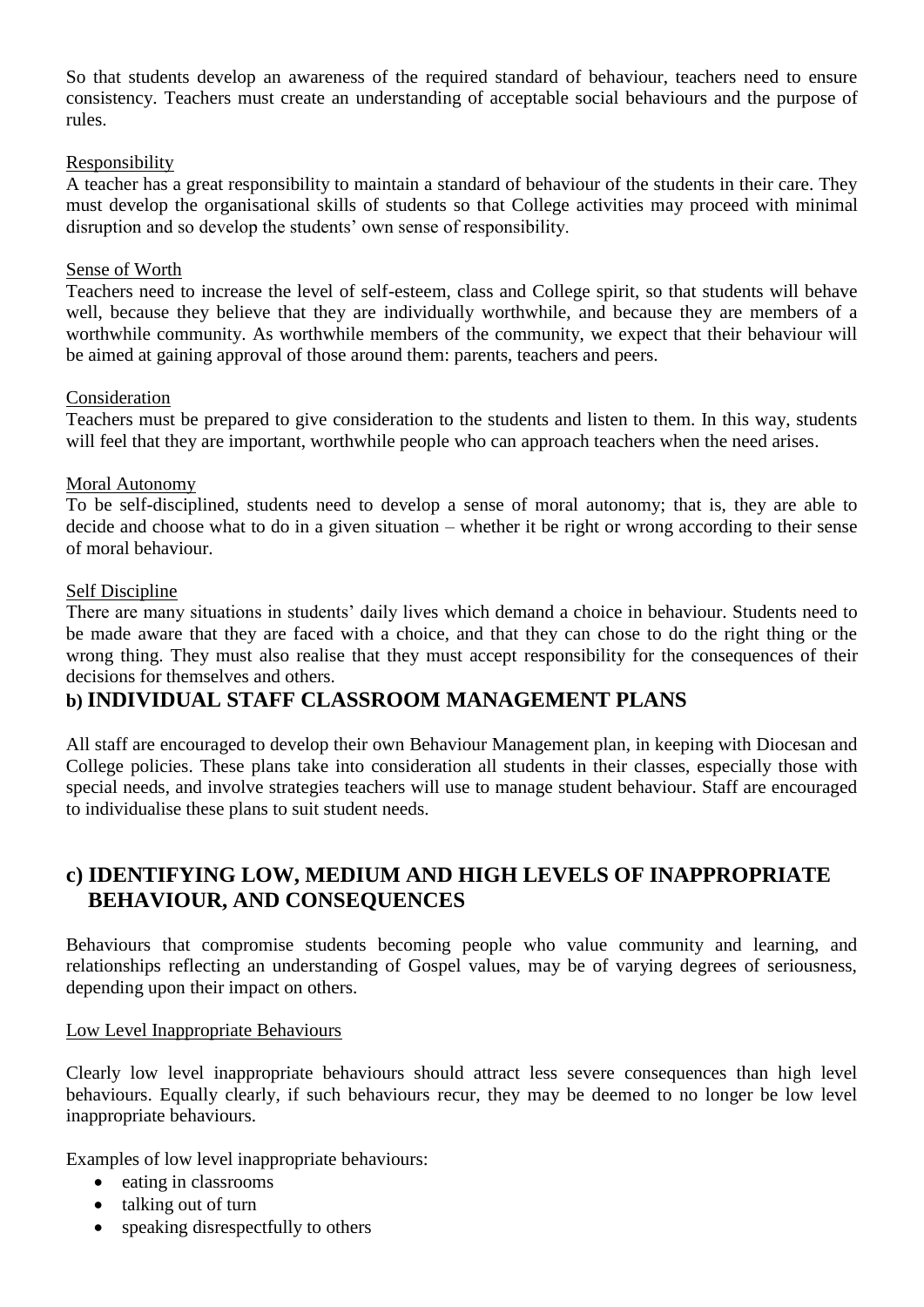- inappropriate comments or language
- not being prepared for class
- calling out
- littering
- using equipment without permission
- uniform infringements
- $\bullet$  others (not an exhaustive list)

## Medium Level Inappropriate Behaviours

Repetition of low level behaviours may result in such behaviours being deemed medium level. Often these behaviours are the type that inhibit the teaching and learning in the classroom, affecting both teacher and other students.

Examples of medium level inappropriate behaviours:

- $\bullet$  throwing objects
- being disrespectful to others
- swearing or unacceptable language/comments to others
- repetition of a 'low level' behaviour
- using banned substances, such as aerosol deodorants, liquid paper, permanent markers
- disrupting the class
- disobedience
- being out of bounds
- $\bullet$  fighting \*\*
- vandalism \*\*
- other activities deemed serious by the College

(NB. \*\* these behaviours may be regarded as high level, depending on the seriousness of the act)

## High Level Inappropriate Behaviours

These behaviours seriously hinder the enjoyment of others of facilities offered by the College, which threaten the health or safety of the offender or of others, which seriously affront a teacher or challenge a teacher's authority, which deny other students the opportunity to learn, or which upset the smooth running of the College.

Examples of high level inappropriate behaviours:

- refusal of a teacher's authority
- swearing at a member of staff
- blatant disrespect
- examination infringements
- possession of cigarettes / weapons
- stealing
- truancy
- victimisation
- refusal to attend lunch time detention
- smoking
- $\bullet$  fighting \*\*
- vandalism \*\*

NB. Selling, possession or use of illegal drugs means an automatic referral to the Principal, and will generally result in the termination of enrolment and police notification. (Refer to Diocesan guidelines).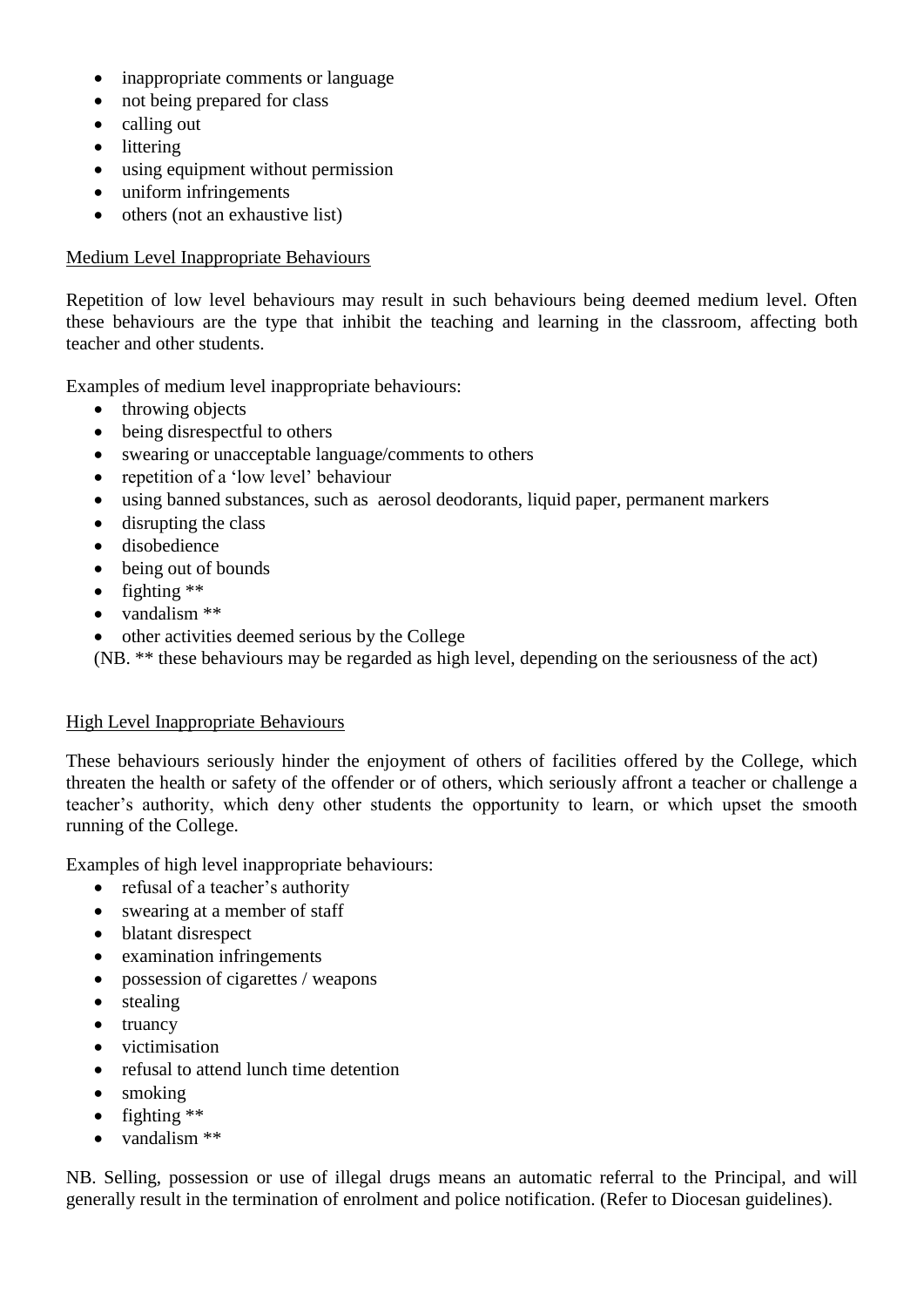*These levels of inappropriate behaviour can be applied to ALL students, though it is unlikely many students in Kindergarten – Year 6 will exhibit High Level Inappropriate Behaviours. In the event of such incidents occurring, may be handled differently depending on the age of the student.*

## **BEHAVIOUR MANAGEMENT STRATEGIES**

- 1. Classroom teachers use a range of strategies from correction in class, isolation within the class, and occasionally lunch time detention.
- 2. Teachers often use a restorative approach to have students reflect on their behaviour, and its effect on others.
- 3. Issues needing to be passed on to a Co-ordinator:
	- Studies Co-ordinator, if behaviour is an in-class incident,
	- Primary or Secondary Student Co-ordinator, if behaviour is outside the classroom, or across classes.

May result in further attempts to use a restorative conferencing approach, or may result in detention.

- 4. Parents may be notified of inappropriate behaviour, using a Behaviour Notification form, or through a phone call. *(Teachers are asked to speak to the appropriate Primary / Secondary Student Co-ordinator before making such a call).*
- 5. Inappropriate behaviour of a serious or repeated nature may result in:
	- loss of privileges, such as removal from a rep sports team,
	- after school detention,
	- Off Playground in K-6.
- 6. As a rule, students must be directly supervised at all times. Therefore, students should NOT be placed in a room without a teacher present, nor sent out of the classroom, not visible to the teacher.
- 7. Kindergarten to Year 6 teachers employ a buddy procedure for teachers requiring immediate assistance in the classroom to deal with behaviour issues. In Year 7 to 12, teachers call for assistance by sending another student to the office, or to their Co-ordinator's classroom, requesting support.

NB. Teachers wishing to report inappropriate behaviour are asked to fill in a Behaviour Notification form, to be lodged with the appropriate Primary or Secondary Co-ordinator.

## **d) THE ROLE OF THE PRIMARY AND SECONDARY CO-ORDINATORS IN BEHAVIOUR MANAGEMENT**

The function of the Primary and Secondary (Student and Studies) Co-ordinators in the Behaviour Management process is to instigate strategies / tools for managing inappropriate behaviour. These may include:

- monitoring student behaviour
- interviewing students
- use of behaviour contracts
- investigation of issues
- communicating with parents and staff
- consulting on the removal of student privileges, such as withdrawal from representative sport

Primary and Secondary Co-ordinators use all the processes of Restorative Justice to restore faith, harmony and integrity for students, staff and families.

They identify behaviour that is damaging to relationships and to students' learning, and its effects on others, especially where that behaviour:

- is a matter of safety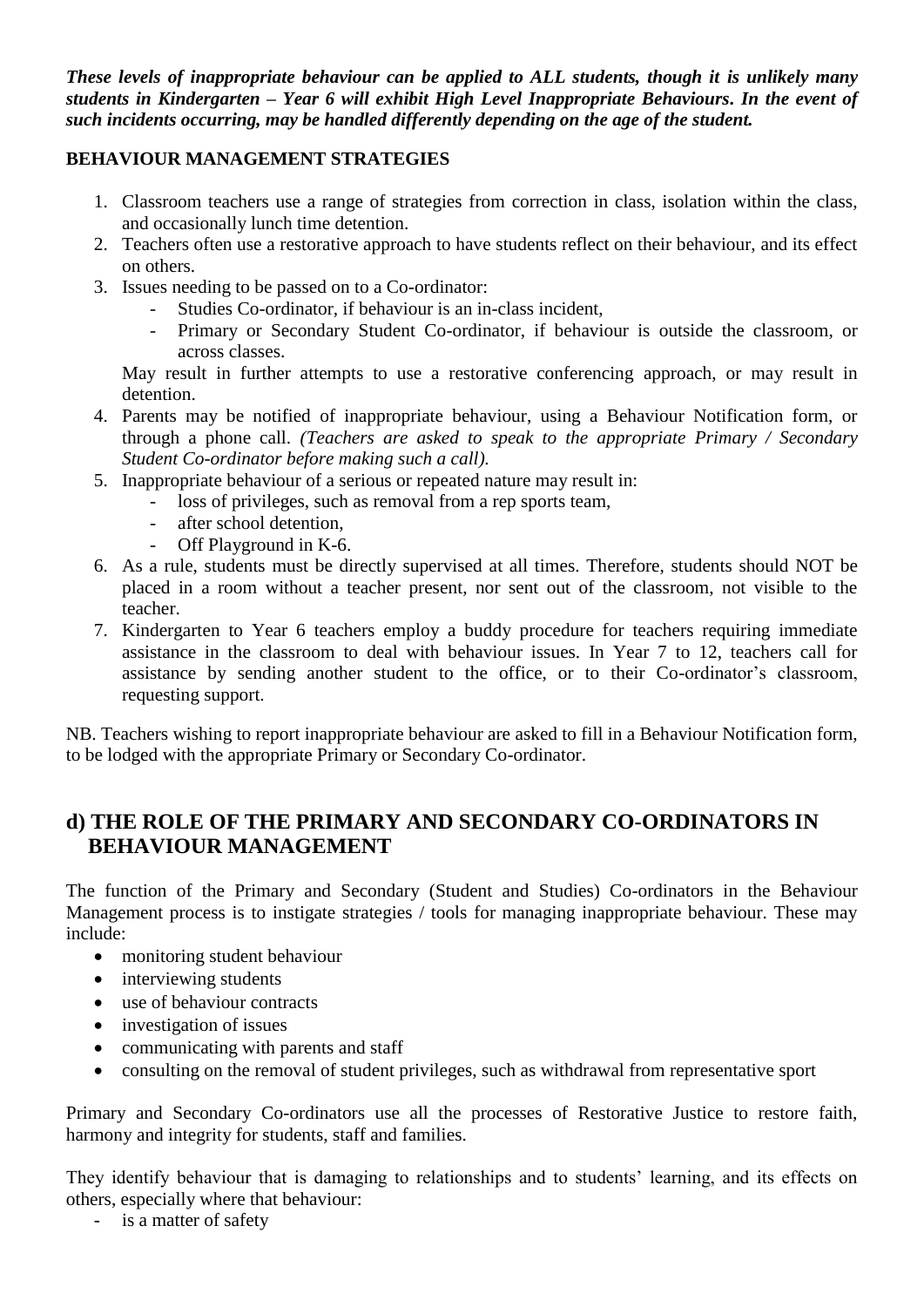- is undermining the teacher's authority in the classroom.

They empower the students to recognise and own their behaviour, and repair any damage to relationships, restoring their own integrity.

They support staff by being able to identify and recommend strategies for managing issues impacting on students' behaviour, and make appropriate referrals where needed.

They give students the opportunity to seek and receive forgiveness.

## **e) OFF PLAYGROUND PROCEDURE (K-Year 6)**

Students are placed on a 20 minute off playground time for behaviours that may be unsafe or are a breach of school rules. This is held in the last half of the second break twice per week. It is supervised by Primary Co-ordinators.

Staff are asked to fill in the Off Playground book, kept in the Staff lunch room, as well as a formal notification of the incident leading to the student being given this consequence, which is sent home to the parents of the child. During Off Playground, the supervising teacher may engage the students in some Restorative Justice talking, to encourage the children to look at their own behaviour in the light of its consequences for themselves and for others.

If a child has been placed on Off Playground on repeated occasions, a parent interview will be sought. This interview may involve the Primary Co-ordinator, class teacher, parent and child. An Individual Behaviour plan may be decided upon. This may include a daily Behaviour card for up to a 2 week period.

NB. Off Playground is NOT to be used for homework catch-up, or as a punishment for students not completing their work in class or at home.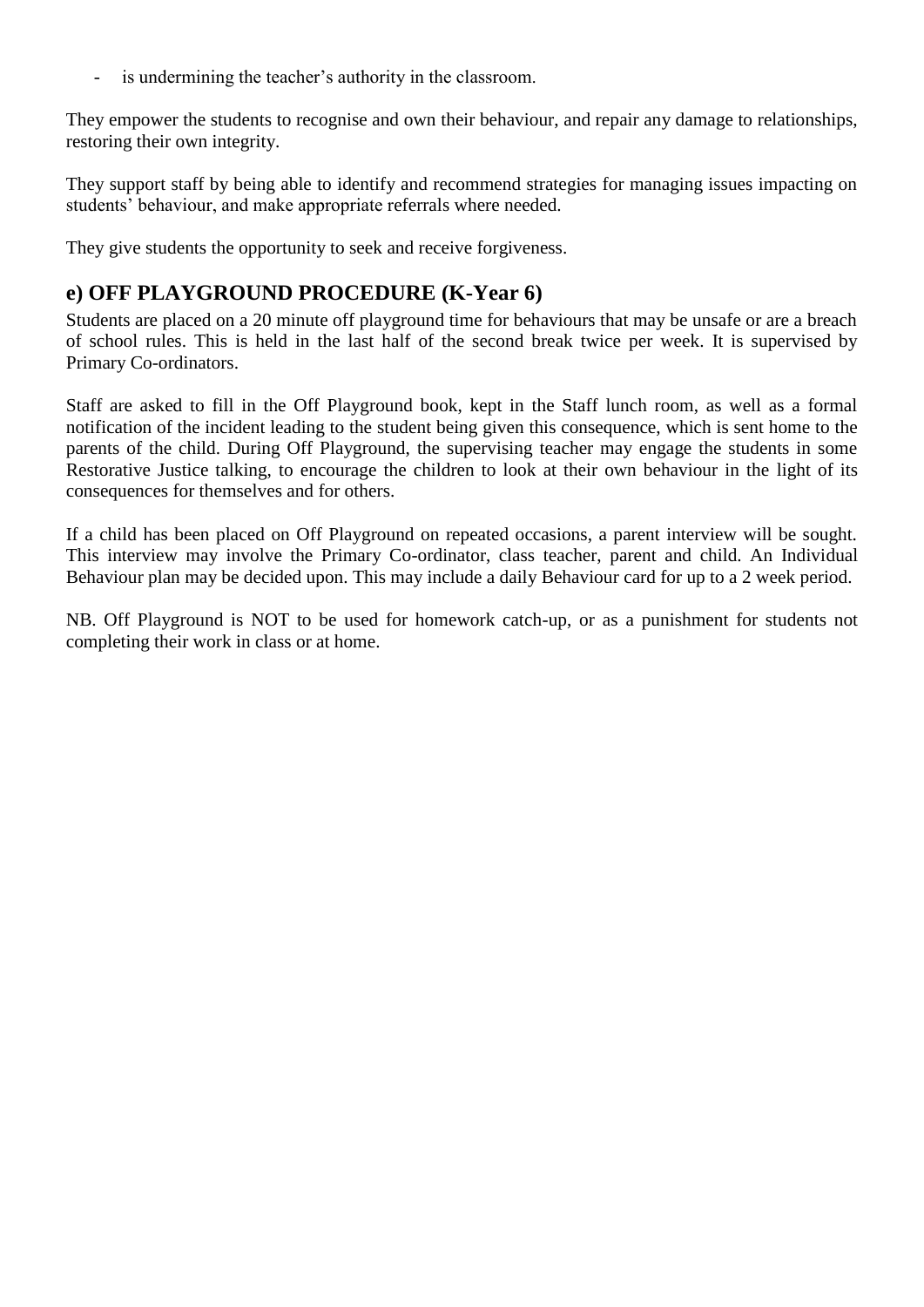## **f) AFTER SCHOOL DETENTION (Years 7-12)**

High Level inappropriate behaviours will be, at the least, dealt with through after school detention.

- After school detentions are held ONCE per fortnight (alternate Thursdays)
- The Secondary Co-ordinators supervise these hour long detentions.

A copy of the detention notification is given to the student by the issuing teacher, and a copy is to be sent home to parents via mail.

After school detentions operate in the following ways:

- Students present supervisor with their signed detention slip
- Students are to copy the College rules from their diary
- Students may be given a further task to reflect upon their behaviour
- Students may be given an alternate task, e.g. playground beautification, depending upon the reason for the detention
- At the end of the detention, supervisor collects all completed work
- Students observe strict silence during detention
- Failure to observe detention rules **may** result in a further detention
- Failure to attend detention **may** result in an automatic doubling of the detention owing. Failure to attend this further punishment **may** result in suspension and parent interview
- After 3 afternoon detentions, the Secondary Student Co-ordinator is notified and **a parent interview may take place.** (NB. The Co-ordinator rostered on to detention will check students attending detention that day have not accumulated three detentions. If they have, they will pass this information onto the Secondary Student Co-ordinator)

## **Detention Slips**

Detentions issued at St Catherine's Catholic College fall in to two categories.

- $\bullet$  Out of class detentions eg. truancy, playground etc.
- $\bullet$  In class

Out of class detentions are negotiated through the relevant Secondary Student Co-ordinator. In-class detentions are negotiated through the respective Studies Co-ordinator, before final consultation with Secondary Student Co-ordinators.

## Out of Class Detentions (Lilac)

The detention slip is signed by:

- Relevant Secondary Student Co-ordinator
- Pastoral Teacher
- Issuing teacher
- Parent / Guardian

The Secondary Student Co-ordinator determines the date of the detention prior to signing. A check of the Detention folder will be necessary. Once the detention has been completed, the documentation is to be lodged with the respective Secondary Student Co-ordinator for filing.

## In-Class Detentions (Red)

The detention slip is signed by:

- Relevant Studies Co-ordinator
- Pastoral Teacher
- Class Teacher
- Parent / Guardian

The Secondary Student Co-ordinator is consulted, and determines the date of the detention, checking the Detention folder. Again, documentation is lodged with the Secondary Student Co-ordinator, after the detention has been completed.